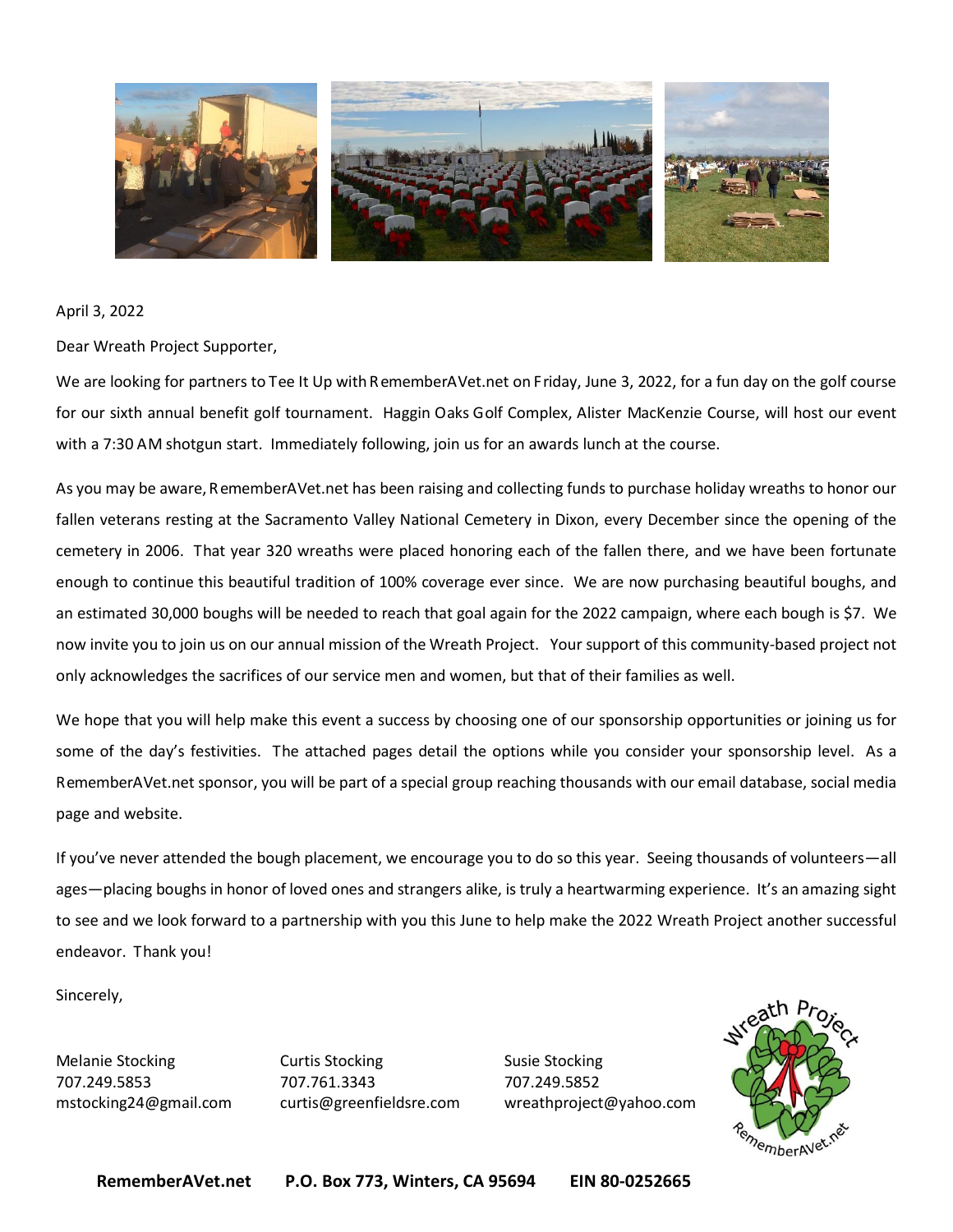

### **Friday, June 3, 2022**

#### **Haggin Oaks Golf Complex Alister MacKenzie Course** 3645 Fulton Ave Sacramento, CA 95821

4-Person Scramble Shotgun start at 7:30 AM Awards Lunch to Follow

### **Registration Deadline Monday, May 23, 2022**

# **Please return this completed**

**form & payment to** RememberAVet.net PO Box 773 Winters, CA 95694 Susie Stocking Registration/Sponsorship [wreathproject@yahoo.com](mailto:wreathproject@yahoo.com) 707.249.5852

#### **Contacts**

Melanie Stocking Raffle/Sponsorships [MStocking24@gmail.com](mailto:MStocking24@gmail.com) 707.249.5853

Curtis Stocking Sponsorships [Curtis@GreenFieldsRE.com](mailto:Curtis@GreenFieldsRE.com) 707.761.3343

Mike Barnett Tournament Coordinator [TheBarnMan@comcast.net](mailto:TheBarnMan@comcast.net) 707.365.5412

#### Tax-ID #80-0252665

# **2022 SPONSORSHIP OPPORTUNITIES**

#### GOLF SPONSORSHIPS

#### TOURNAMENT SPONSOR - \$7,500

- 2 Foursomes (includes green fees, cart, tee prizes, and lunch)
- Large banner with logo at the Tournament
- Advertising in program
- Recognition on the Wreath Project website

#### LUNCH SPONSOR - \$2,500

- 1 Foursome (includes green fees, cart, tee prizes, and lunch)
- Large banner with logo at the Tournament
- Advertising in program
- Recognition on the Wreath Project website

#### GOLD SPONSOR - \$1,500

- 1 Foursome (includes green fees, cart, tee prizes, and lunch)
- Signage at the tournament
- Advertising in program
- Recognition on the Wreath Project website

#### CONTEST SPONSOR - \$500

Choice of: Hole in One / Longest Drive / Closest to the Pin

- Signage at the contest of sponsorship spot
- Advertising in program
- Recognition on the Wreath Project website

#### BLOODY MARY CART SPONSOR - \$350

- Signage on the cart
- Recognition on the Wreath Project website

#### HOLE SPONSOR - \$250

- Signage at the sponsored hole
- Recognition on the Wreath Project website

#### INDIVIDUAL GOLFER - \$140

Includes green fees, cart, tee prizes, and lunch for one

#### IN-KIND DONATION FOR PRIZES OR RAFFLE

- Recognition in program
- Recognition at Wreath Project Website